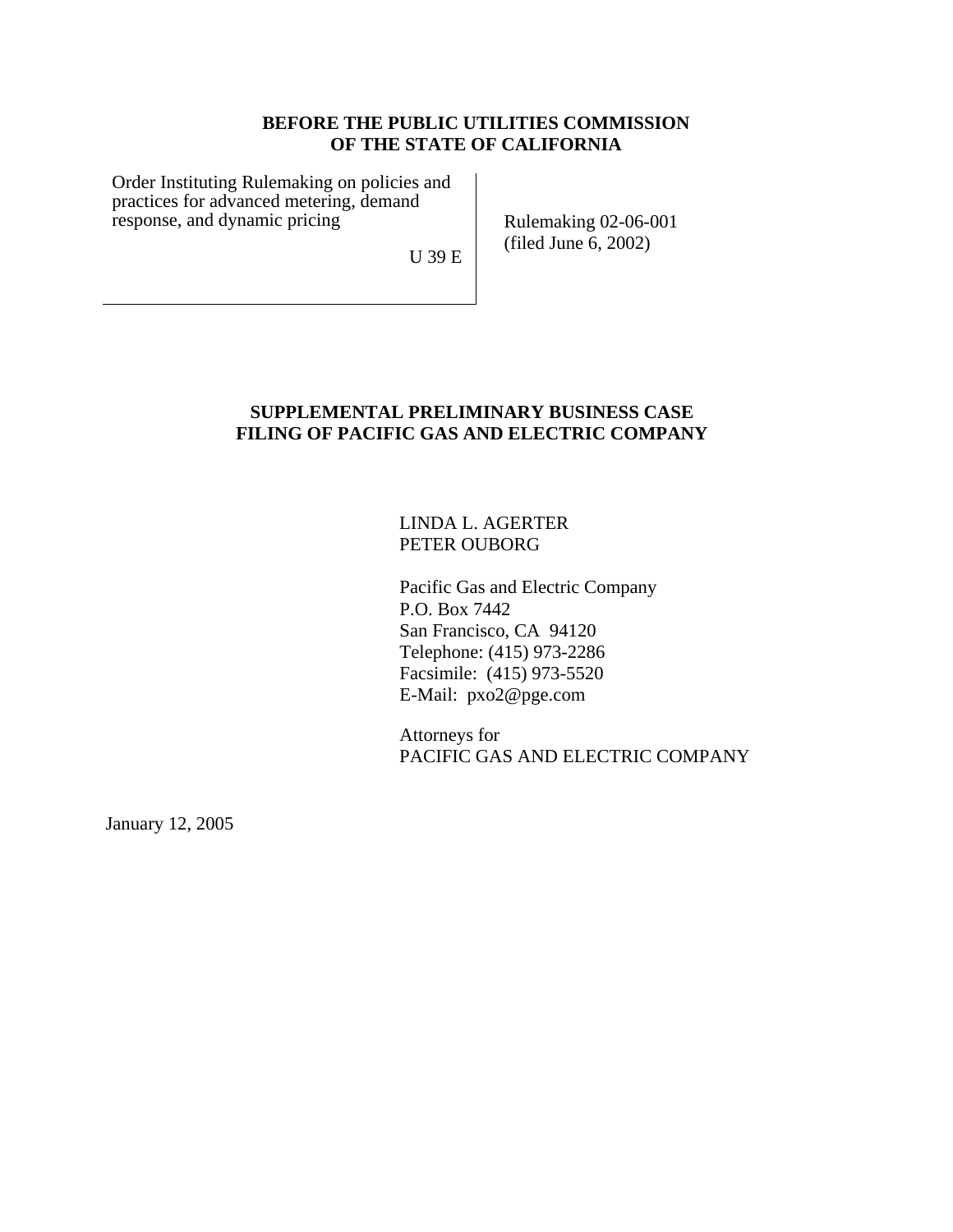## **BEFORE THE PUBLIC UTILITIES COMMISSION OF THE STATE OF CALIFORNIA**

Order Instituting Rulemaking on policies and practices for advanced metering, demand response, and dynamic pricing

U 39 E

Rulemaking 02-06-001 (filed June 6, 2002)

## **SUPPLEMENTAL PRELIMINARY BUSINESS CASE FILING OF PACIFIC GAS AND ELECTRIC COMPANY**

Pursuant to the November 24, 2004 Assigned Commissioner's and Administrative Law Judge's ruling issued in this docket (November 24 ACR), Pacific Gas and Electric Company (PG&E) submits this supplement to its October 15, 2004 Advanced Metering Infrastructure (AMI) preliminary business case analysis. $<sup>1</sup>$  $<sup>1</sup>$  $<sup>1</sup>$ </sup>

On July 21, 2004 the Commission issued a ruling requiring the utilities to provide by October 15, 2004 their preliminary business case analyses of AMI (July 21 ACR). PG&E filed its preliminary analysis on October 15; the other utilities filed their respective business cases on October 22. The November 24 ACR stated: "The July 21, 2004 ruling identified numerous scenarios to analyze and assumptions to be described or specified. None of the utilities have fully complied with our directives in the July 21, 2004 ruling although all three have completed much of the analysis that was required."

PG&E believes it has complied substantially with the requirements of the July 21 ACR. The purpose of this supplement is to address the following areas that were not fully covered by PG&E in its October 15 filing:

 $\overline{a}$ 

<span id="page-1-0"></span> $1$ <sup>1</sup> PG&E notes that it is also currently developing its March 15, 2005 filing, directed by the November 24 ACR, in which it intends to supply a comprehensive update of its October 15 filing.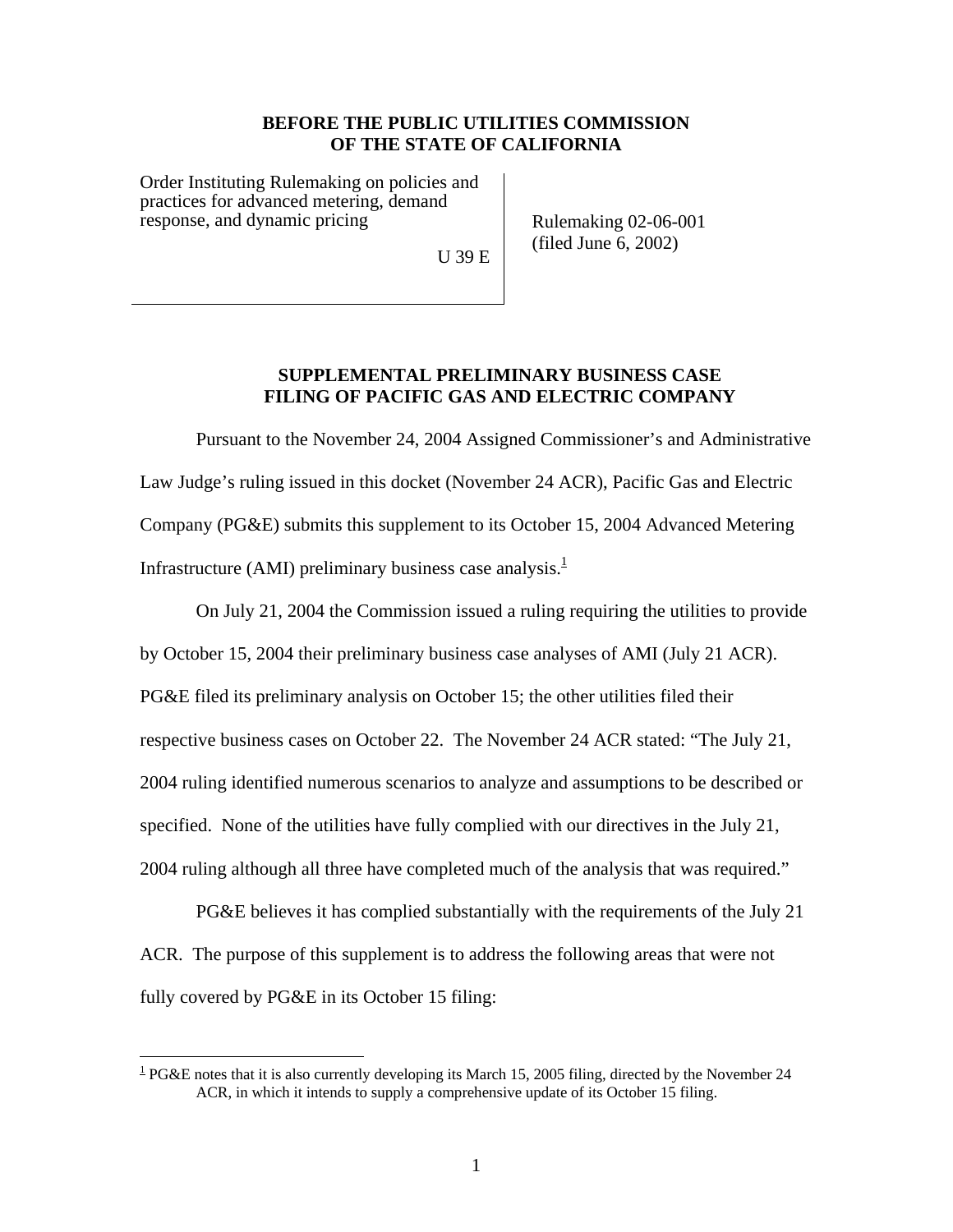- Outsourced funding of AMI. In its October 15 filing, PG&E did not have sufficient information to evaluate outsourced meter ownership (i.e., leasing). In PG&E's view leasing meters may not be economical; utility ownership and financing is likely to be the least cost solution. The validity of this assumption has been demonstrated by the responses to PG&E's September 27, 2004 Request for Proposals (AMI RFP): PG&E received no bids proposing to lease AMI meters to PG&E. Nevertheless, based on a single bid proposing to lease an AMI communications network to PG&E, PG&E estimates that leasing an AMI meter infrastructure could cost up to 20 percent more than conventional ownership and financing.
- Analysis of the costs and benefits of AMI for customers over 200 kW. PG&E omitted analysis of this group of customers on October 15 since most of these customers already have advanced (interval) meters. Thus the benefits of demand response from dynamic rates are already largely attainable for this group without installing new metering. PG&E further notes that on December 8, 2004 the Assigned Commissioner issued a new ruling requiring that utilities install interval meters for the remainder of this group and that these customers be placed on default critical peak pricing (CPP) rates by summer 2005. Nevertheless, PG&E believes there may be value to including large customers in AMI and is continuing to evaluate the costs and benefits of integration. In addition, irrespective of the question of whether such benefits should be included as part of the AMI business case, PG&E complies with the November 24 ACR by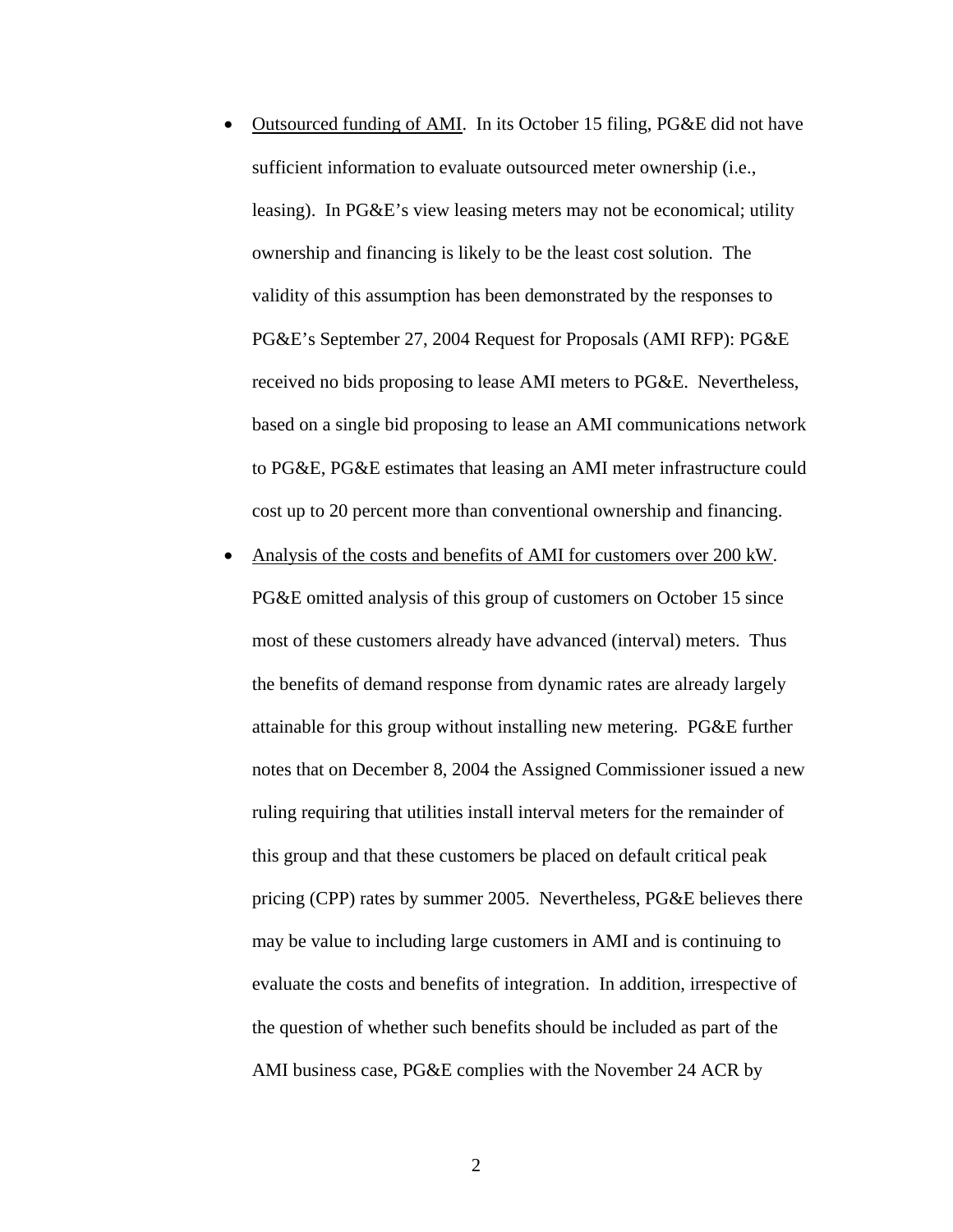providing below an analysis of potential demand response benefits for large customers from dynamic rates (including Real Time Pricing (RTP) rates). PG&E has used a similar approach for this purpose to that used by Southern California Edison (SCE) for the estimates that it included as part of its preliminary business case showing.

• Description of factors involved with AMI technology choice. PG&E has not selected its AMI technology or combination of technologies: PG&E is currently involved in an intense process to evaluate the bids received in response to its AMI RFP. PG&E does, however, provide below a general discussion of the types of AMI technologies available.

# **I. ANALYSIS OF OUTSOURCING FUNDING AND IMPLEMENTATION APPROACHES**

# **A. July 21 ACR Outsourcing Requirements**

The July 21 ACR stated (Attachment A, p. 4):

Two different financing/implementation approaches should be analyzed . . . : (1) internal financing/implementation and (2) outsourcing. In the internal financing/implementation analysis, costs of AMI acquisition and installation are considered conventional assets owned by the utility and included in rate base with ongoing operation and maintenance provided in-house or by third parties. In the outsourcing analysis, AMI acquisition, installation, and operations and maintenance are obtained under contract, through leasing agreements, limited partnerships or other business arrangements with third party providers. Contractual arrangements determine the tax implications and whether the AMI asset and related implementation costs are rate based or treated as an operating expense.

As PG&E explained in its October 15, 2004 filing (p. 12, footnotes omitted):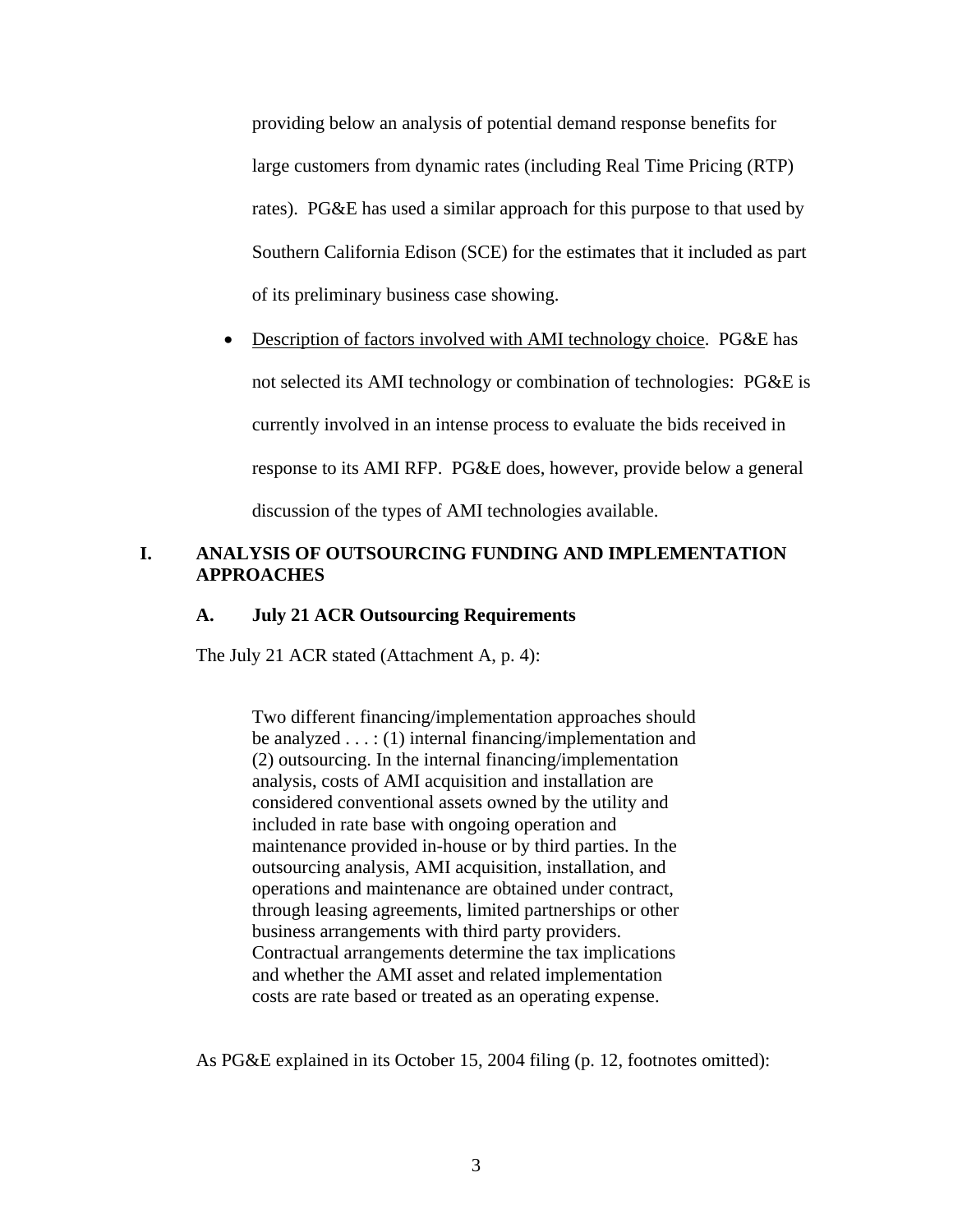The Ruling directs that the utilities consider outsourcing of implementation and financing in their analyses. PG&E has incorporated this directive to the extent possible. First, PG&E's meter installation analysis assumes that non-PG&E labor will perform that function. However, PG&E's analysis assumes PG&E will perform operation and maintenance (O&M) of the AMI system after installation. Second, with respect to outsourced financing, PG&E has not yet chosen a technology path or a vendor for AMI. PG&E's acquisition strategy, deployment strategy, and resulting cost information are therefore not sufficiently refined for this purpose and a single set of costs is used in this filing. PG&E's analysis of bid responses from the RFP process will enable PG&E to assess contracting options and the cost difference between utility ownership and outsourcing – if there is any.

## **B. Responses To PG&E's RFP Signal The Unattractiveness Of Outsourced Financing For Meter Assets**

No responses to PG&E's AMI RFP contained an outsourcing proposal for meter ownership.<sup>2</sup> This confirms PG&E's view that it will likely be more efficient for the utility to own and finance the assets.

As PG&E stated in its October 15 filing: "leasing arrangements (one type of outsourced financing option) are traditionally an unattractive source of financing for PG&E due to the additional costs associated with leasing compared with conventional

secured debt financing and because many of the traditional benefits of leasing are not

applicable to PG&E."

 $\overline{a}$ 

Leases are fixed financial obligations incurred in order to obtain the use of an asset without actually holding title to that asset. The economic substance of leases is that

<span id="page-4-0"></span> $2$  There are examples from the mid-90's of other utilities in the United States that have deployed advanced metering using outsourced AMI contracts. However, PG&E is unaware of any outsourced AMI ownership contracts since 1999. Presumably this reflects both the utilities' and the vendors' lack of interest in outsourcing as a feasible option.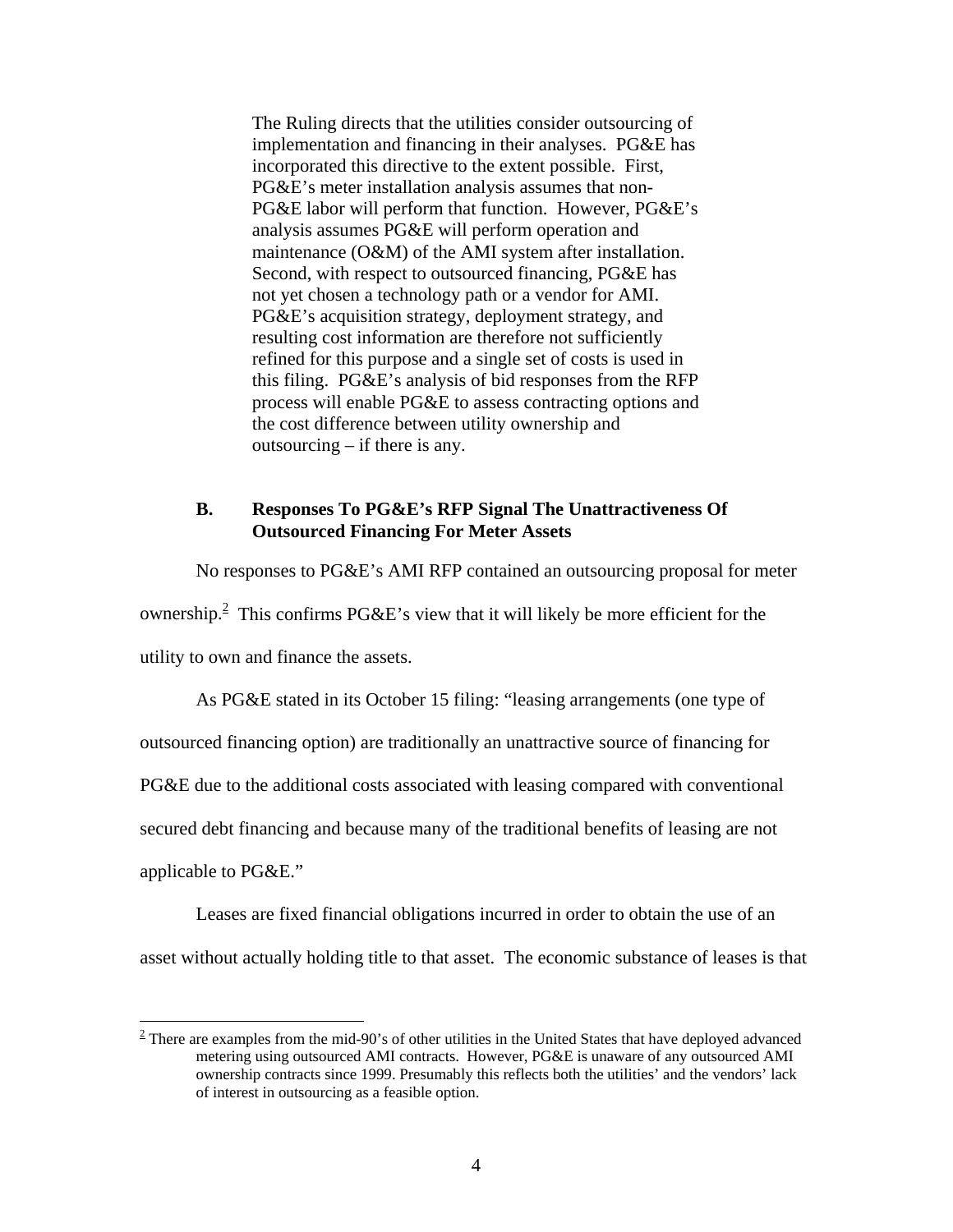they are asset financing arrangements. This holds irrespective of their treatment for financial reporting purposes, whether capitalized as on-balance sheet obligations or offbalance-sheet operating contracts. Because they entail fixed future cash outflows, they are treated as debt obligations by credit rating agencies and other creditors. A credit analyst will typically treat the present value of future minimum lease payments as 100% equivalent to a direct debt obligation of a borrower. Accordingly, the correct economic analysis of a lease compares the lease payments with the borrower's conventional cost of debt, not a weighted average cost of debt and equity capital analogous to the rate of return on rate base.

Lease financing is expected to offer an expensive alternative to traditional utility debt financing. Although leases may offer lower up-front cash outflows by providing 100% financing, they are generally more expensive over the long run given the need to compensate the lessor for the use of its assets, asset depreciation, and borrowing costs which are almost certainly higher than  $P G \& E$ 's.

Given PG&E's "BBB" senior secured rating, lenders are unlikely to offer terms that are better than what PG&E could secure through its own conventional borrowing. A lease will be treated as a "100% debt equivalent" with the ratings agencies, displacing lower cost conventional debt. If PG&E were to lease the AMI assets, the company would have to increase the proportion of common equity in its rate base capital structure in order to maintain a balanced capital structure for credit rating purposes. Leasing would therefore simply increase PG&E's borrowing costs and potentially expose customers to higher rates.

Moreover, AMI equipment is not conducive to leasing. Unlike the leasing of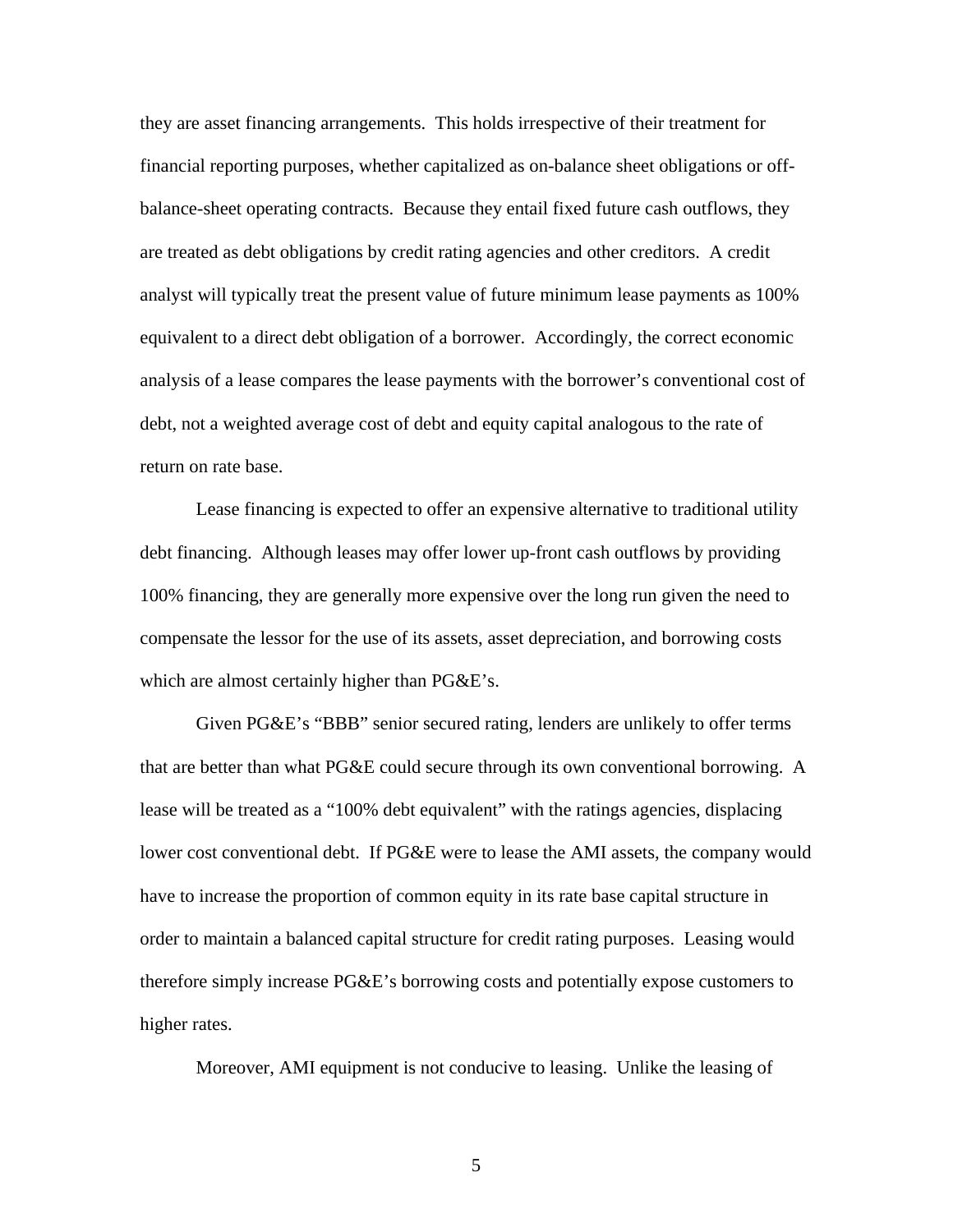most conventional assets (such as autos) AMI hardware does not lend itself to lease financing given the specialized function of the equipment and the strategic role this infrastructure is expected to play in PG&E's daily operations. AMI hardware and software will be tailored to PG&E's technical requirements, and unlike assets such as autos or real estate, its value will not be easily transferable (i.e., since it's value is greatest to PG&E, AMI equipment is not suited to serving as collateral which can be re-sold to a third party). If a lessor was required to provide financing, the charge would be high to compensate for the high technology risk (depreciation/ obsolescence) and low re-sale value for the equipment.

Furthermore, AMI equipment is expected to serve as a critical contact point between PG&E and its customers. The lack of control/ownership of the assets could expose PG&E to significant customer satisfaction issues if there are disputes with the vendor (or other business failures stemming from the vendor managing the AMI equipment) resulting in an interruption of service. Outsourcing the ownership of AMI equipment could also involve high barriers to exit (e.g. once installed, and assuming a 15 to 20 year useful life, the vendor could enjoy a high level of negotiating leverage versus PG&E in future business discussions).

Outsourcing also exposes the utility to the financial stability of the vendor: There are cases where utilities entered into lease arrangements with vendors who subsequently entered bankruptcy. After the discharge of the bankruptcy and the acquisition of the assets by a third party, the acquiring party entered into discussions with the utilities to increase the prices. This type of instability and heightened risk for PG&E and its customers is a factor that must be considered when evaluating the lease financing option.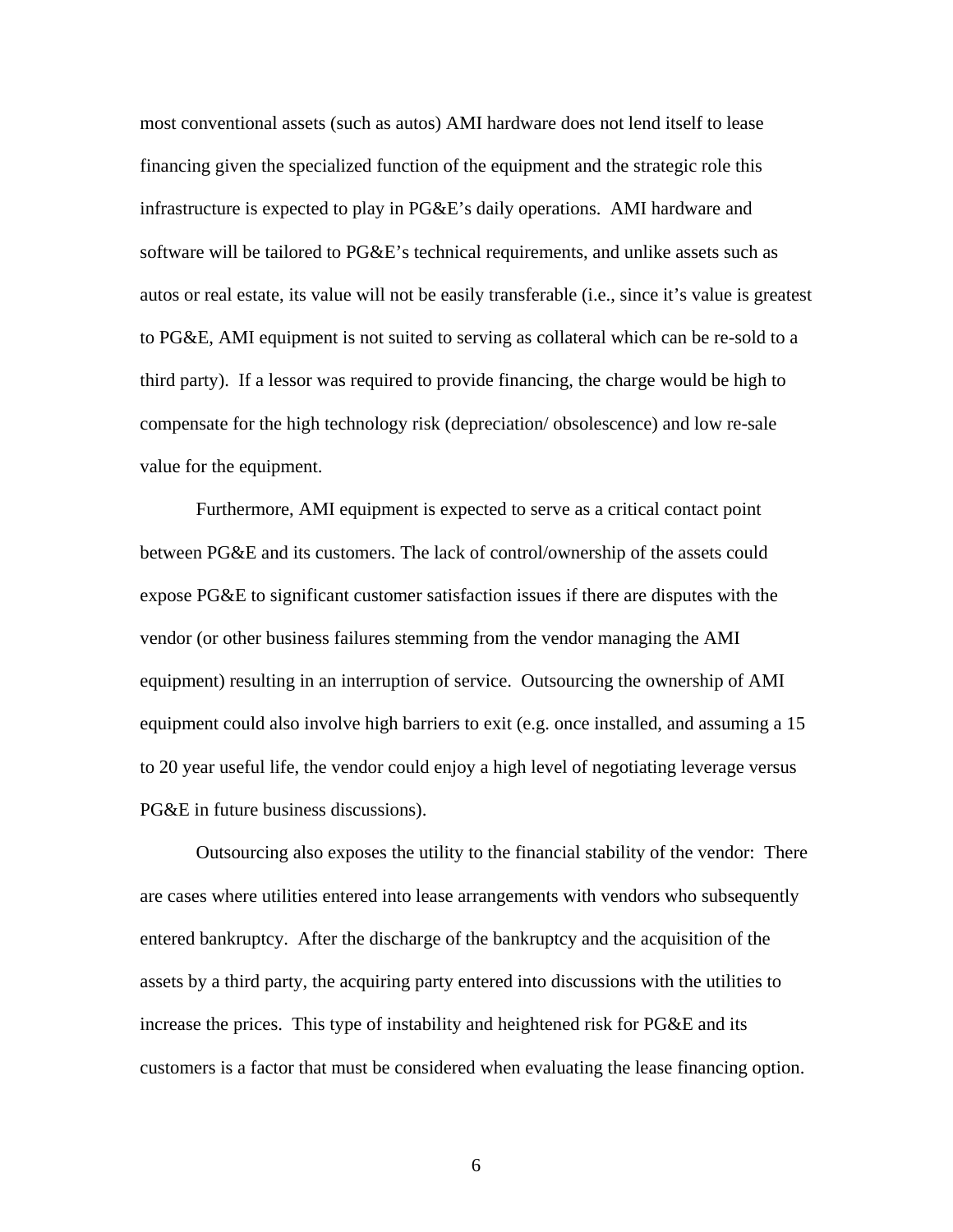Even if AMI assets were suitable for leasing, PG&E is unable to benefit from many of the traditional advantages of leasing. For example, many leases are structured to transfer accelerated tax depreciation benefits from a company which has a low marginal tax rate to a leasing company with a high marginal tax rate. As a net taxpayer, PG&E can use 100% of its tax benefits from interest payments and depreciation. However, one tax advantage that may be possible is where a lessor is able to depreciate the assets more rapidly than PG&E, and to reflect that benefit in lease payments. If such a benefit exists PG&E would need to determine if the benefit was sufficient to offset the drawbacks of leasing.

PG&E remains open to the possibility that a vendor could propose leasing terms or a performance-based operating contract that could provide economic benefits to ratepayers. However, based on economic logic, the nature of the assets, and the company's experience, this would appear to be highly unlikely. Moreover, the limited data that vendors provided regarding outsourcing supports this expectation.

# **C. PG&E's Preliminary Analysis Shows That Lease Financing Would Be Substantially More Costly Than Conventional Financing**

PG&E received no offers to provide an overall outsourced ownership solution for AMI metering equipment in either the Request for Information process in the spring of 2004 or the September 27 RFP. However, one of the bidders out of the 48 vendors responding to the RFP proposed to outsource the ownership, maintenance and operation of certain components for the network elements only (excluding meters or IT infrastructure) of the AMI system.

PG&E has not completed the process of evaluating this proposal for reasonableness of the services, the price, or the longevity/viability of the entity making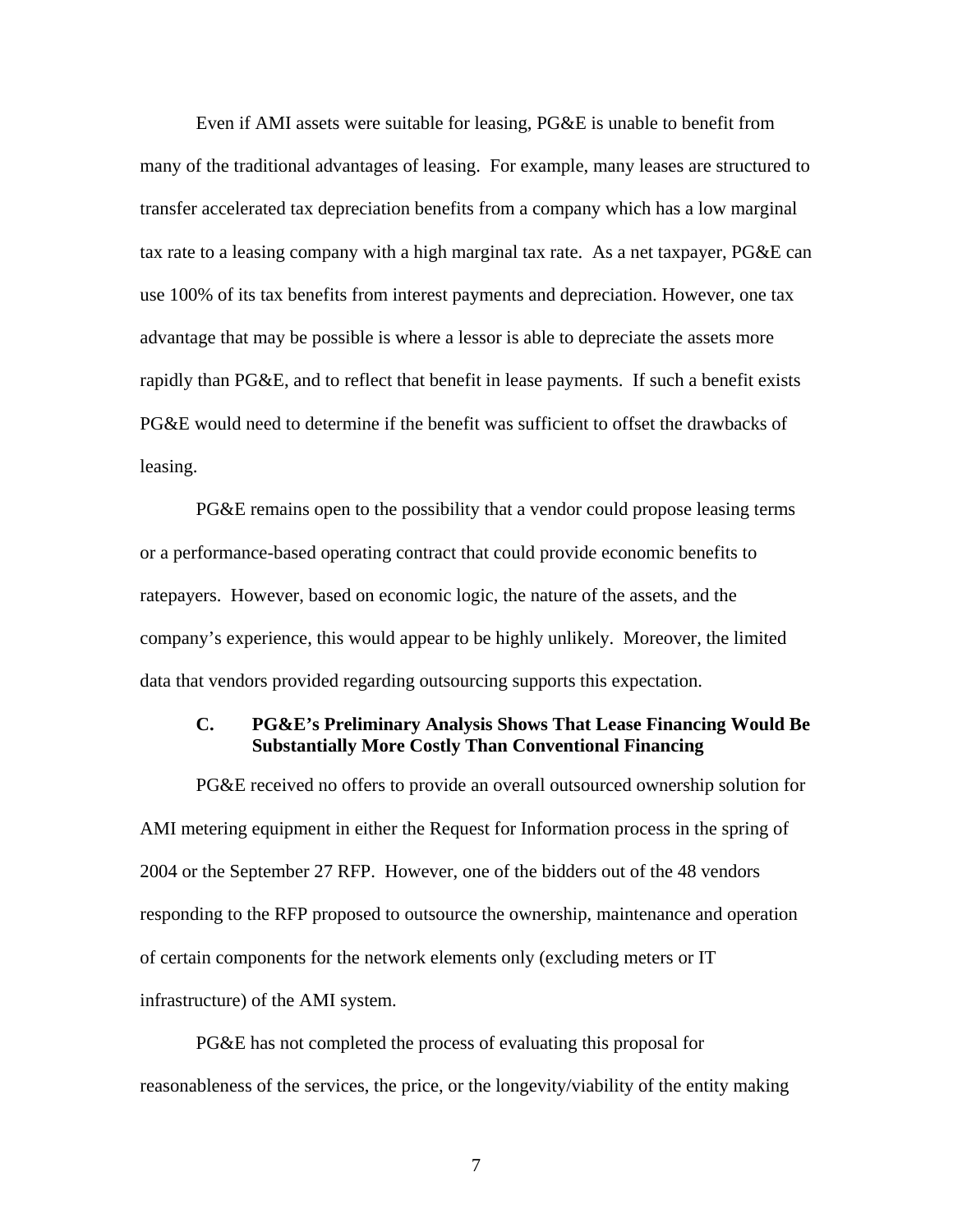the bid. However, this bid represents the only data point PG&E can use to benchmark the internal cost of owning and operating the system against the cost from an outsourced perspective.

Based on preliminary analysis of this bid, the outsourced cost could represent up to a 20 percent premium over PG&E owning and maintaining the network and would therefore appear to raise the cost of AMI deployment significantly.<sup>[3](#page-8-0)</sup>

# **II. COSTS AND BENEFITS OF AMI FOR CUSTOMERS WITH DEMANDS GREATER THAN 200 KW**

#### **A. July 21 ACR Requirements For Customers Over 200 kW**

The July 21 ACR requested that the utilities assume that by 2008: "All large commercial and industrial customers  $(> 200 \text{ kW})$  [will be on] two part real time tariffs; customers may elect to switch to their currently applicable TOU tariff. . . .Two part real time tariffs include a baseline load shape where customers are charged their current tariff for their baseline usage but a marginal (real) price for increases above the baseline." Attachment A, p. 11.

In its October 15, 2004 filing, PG&E explained that it was excluding customers over 200 kW from its preliminary AMI analysis both from a costing standpoint and a benefits standpoint since most customers over 200 kW already have advanced meters (many of which were funded under AB 29X). PG&E pointed out that in an Assigned Commissioner's Ruling dated November 24, 2003, the Commission deferred the issue of providing the remaining customers in this group with interval meters.

Recently, on December 8, 2004 the Assigned Commissioner issued a ruling in this

<span id="page-8-0"></span><sup>&</sup>lt;sup>3</sup> PG&E will provide upon request workpapers explaining how it arrived at this estimate to regulatory staff and to parties that have executed PG&E's AMI non-disclosure agreement.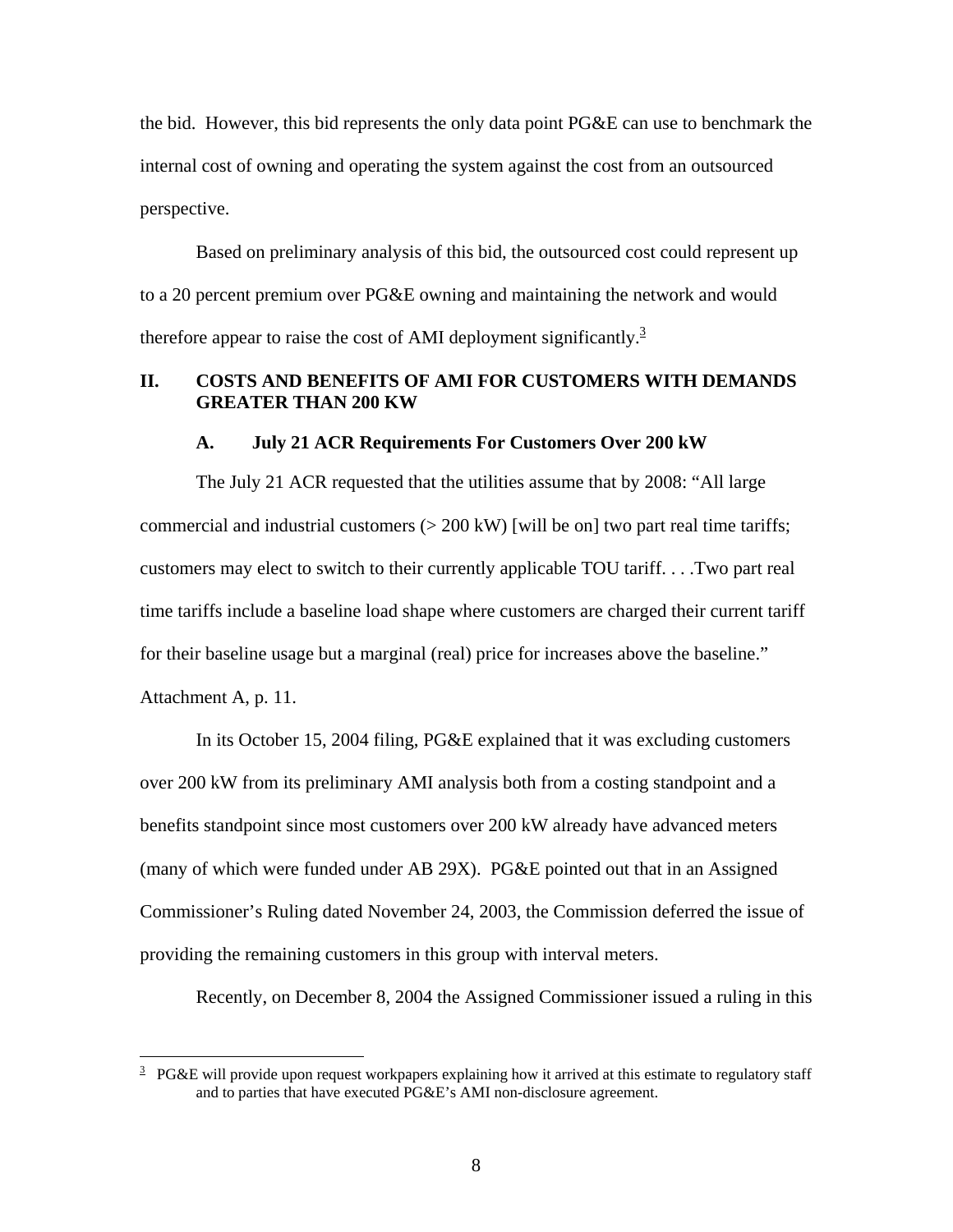docket directing the utilities to move immediately to supply interval meters to the remaining customers above 200 kW and that all customers above 200 kW should be moved onto default CPP rates by summer 2005. (December 8 ACR).

PG&E will continue to evaluate the costs and benefits of integrating large customer metering with AMI and provide an update in future filings. PG&E has also performed additional analysis of the benefits of dynamic rates (which could include RTP rates) for this customer group as explained below.

# **B. Supplemental Analysis Of Costs and Savings Of AMI for Customers Over 200 kW**

#### 1. PG&E's Above 200 kW Customer Group

Please refer to Tables 1 and 2 (attached) for a summary of PG&E's current populationof customers with at least 200 kilowatts (kW) of demand.<sup>4</sup> As shown in Table 1, PG&E currently provides service to approximately 8,700 customers with demands at this level or above. However, approximately 1,300 of these customers currently receive direct access, and so are subject to interval metering protocols applicable to direct access. Of the approximately 7,400 bundled service customers with at least 200 kW of demand, approximately 5,700 are already interval-metered. All of these meters are read remotely using either telephone modems or radio-frequency communications, the former using a system operated entirely within PG&E, and the latter using contracted services from an external vendor. All of these meters are read daily, at either a 5 or 15 minute interval resolution. Customer accounts in the >200 kW group who have an interval meter are currently billed on a time-of-use tariff, participate in a demand response program, or

<span id="page-9-0"></span> $4$  For purposes of this analysis, PG&E defines customers having at least 200 kW of demand as customers who have had an average billing demand of at least 200 kW per month over the last 12 months.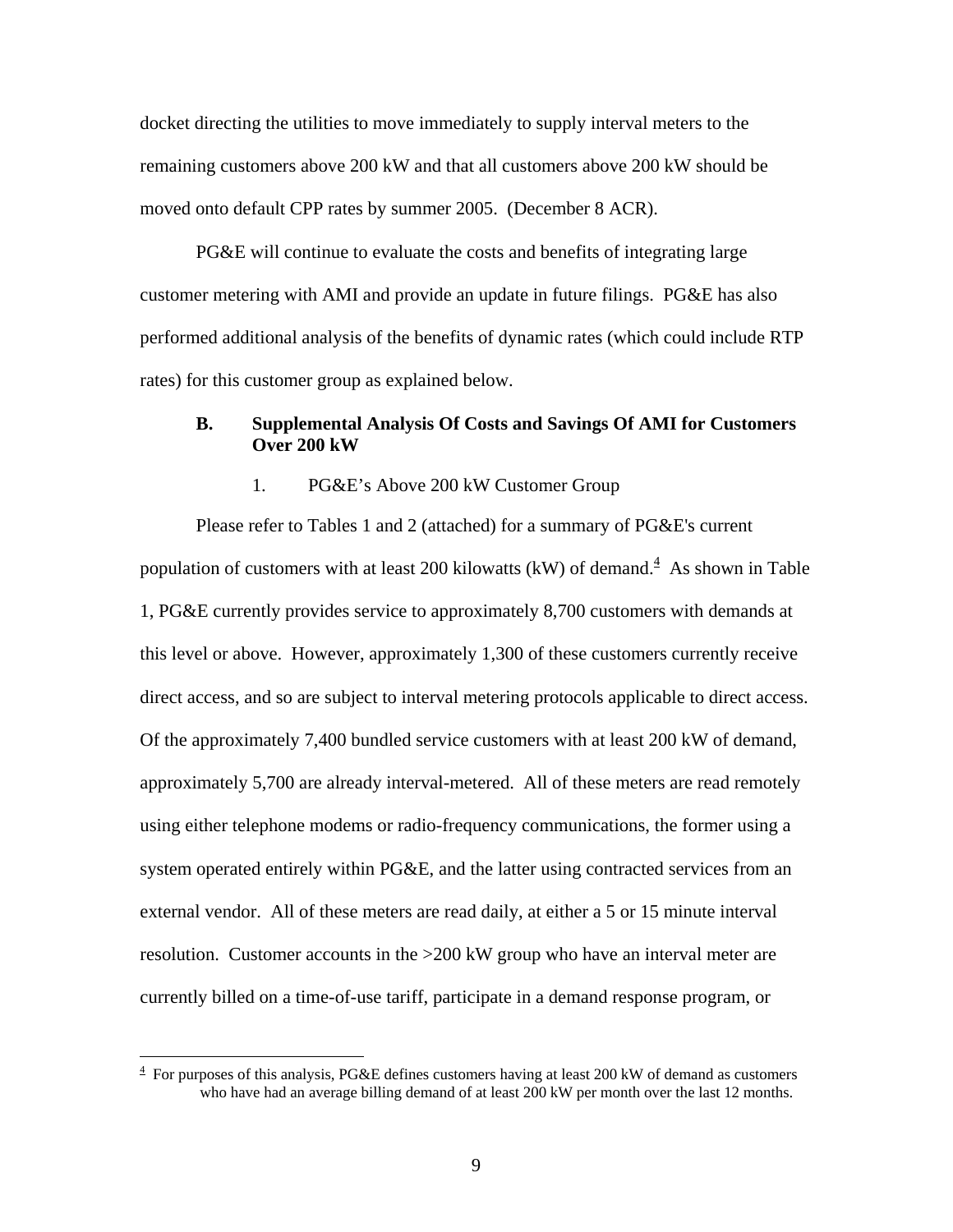both. This leaves approximately 1,700 customers with at least 200 kW of demand who have not yet received interval meters. However, as a group, PG&E estimates that these last 1,700 customers account for less than 10 percent of total electric consumption in the above 200 kW customer category.

The existing infrastructure provides customer data, in hourly increments, via PG&E's InterAct II website, on a "day after" basis. This web application provides customers with detailed information on their electric usage, including sophisticated tools to enable load profiling, account aggregation, display of hourly local weather conditions, and hourly wholesale electric pricing data. The application also supports customer notification of and response to load curtailment events, including submission of load reduction bids for event participation and the calculation of program incentives, where applicable.

> 2. RTP Benefits (Or Any Dynamic Rate Benefits) Are Not AMI Benefits For Most Customers Over 200 kW Since They Are Largely Attainable Under Existing Metering; Nonetheless, PG&E Submits An Estimate Here For Such Benefits In Order To Comply With The November 24 ACR

In its October 15 submission, PG&E did not include the >200 kW meters and systems as a separate group in the AMI business case, but rather considered them embedded as part of the base case assumption. Since most of these accounts are already equipped with real time meters, no incremental costs or incremental savings were anticipated in the business case. Even "filling out" the remaining 1,700 meter installations for this customer category, as contemplated in the December 8 ACR, would not qualify as incremental costs or savings for the business case if different metering technology and communications systems are used for customers of this size. However, as noted previously PG&E is currently assessing the benefits of integrating large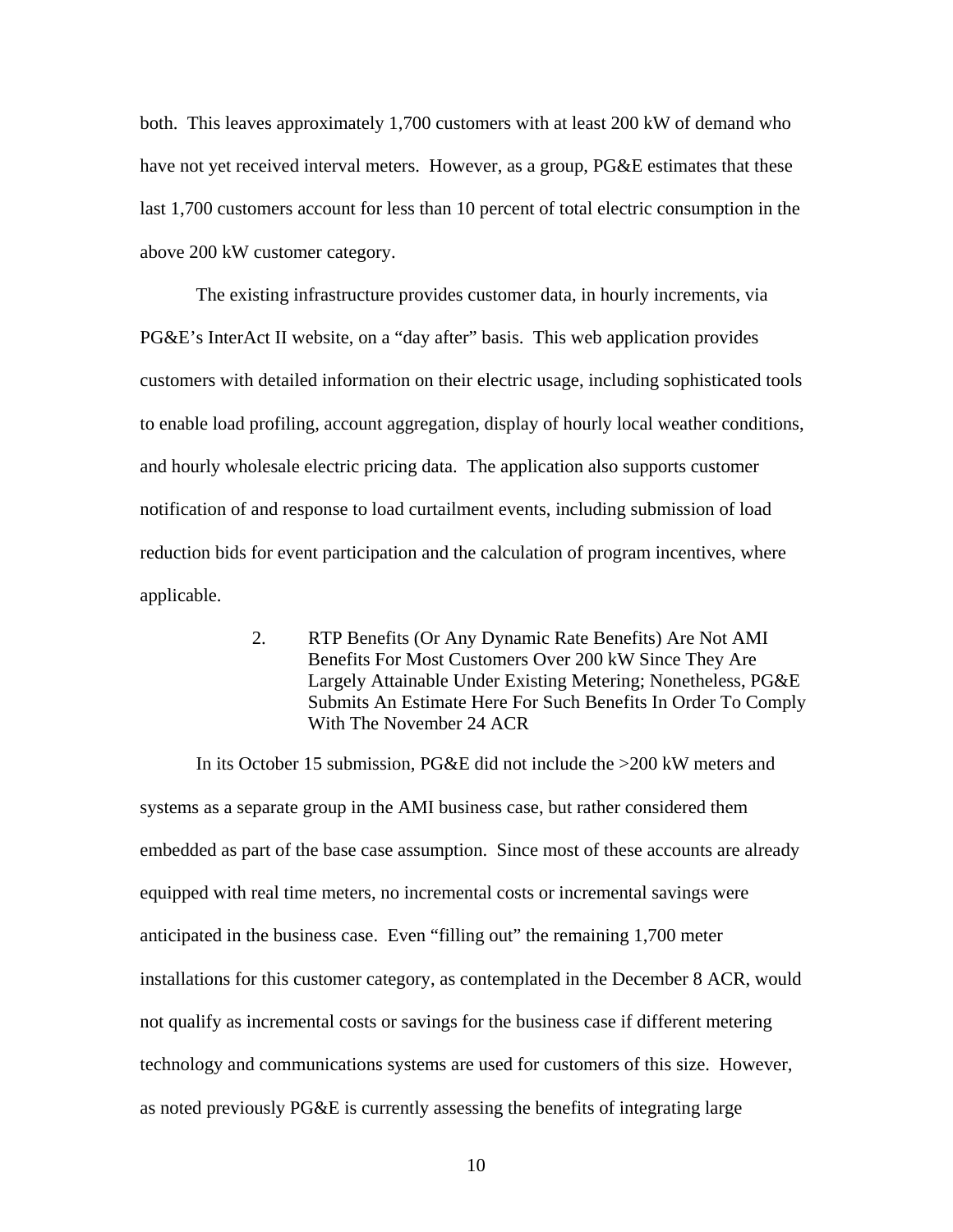customer meters with AMI.

1

Setting aside the question of whether dynamic pricing load reduction benefits for large customers should be included as part of the AMI business case, PG&E complies with the November 24 ACR by providing a new analysis here for potential dynamic pricing load reductions that might be contributed by large customers under future RTP programs. PG&E has used a similar approach for this purpose to the approach that was used by SCE for the dynamic pricing demand reduction estimates that SCE submitted as part of its own preliminary business case showing (filed in this docket on October 22, 2004). Both SCE and PG&E have relied in large part on a January 14, 2004, Christensen Associates study titled "Potential Impacts of Real-Time Pricing in California" for the purpose of preparing these estimates.

The results of PG&E's analysis are summarized in Tables 2 and 3 (attached), which show estimated demand reductions of approximately 300 MW as possibly being achieved through new dynamic pricing programs that might be developed for the approximately 4,000 MW of total bundled service load of the over 200 kW customers.<sup>[5](#page-11-0)</sup> PG&E excludes direct access customer loads from this analysis, under the assumption that dynamic pricing programs for such customers (if any) would most appropriately be offered by their own direct access service providers. After excluding direct access loads, PG&E uses the same methodology that was used in the SCE preliminary business case filing to estimate dynamic load reduction potential from these customers, based on the composition of the large customer population served by PG&E. Depending on how these

<span id="page-11-0"></span> $5$  PG&E assumes that these 300 MW would be realized through some combination of future dynamic pricing tariffs, presumably including a combination of both Real-Time and Critical Peak Pricing. The January 2004 Christensen Associates study does not describe specific tariffs or prices.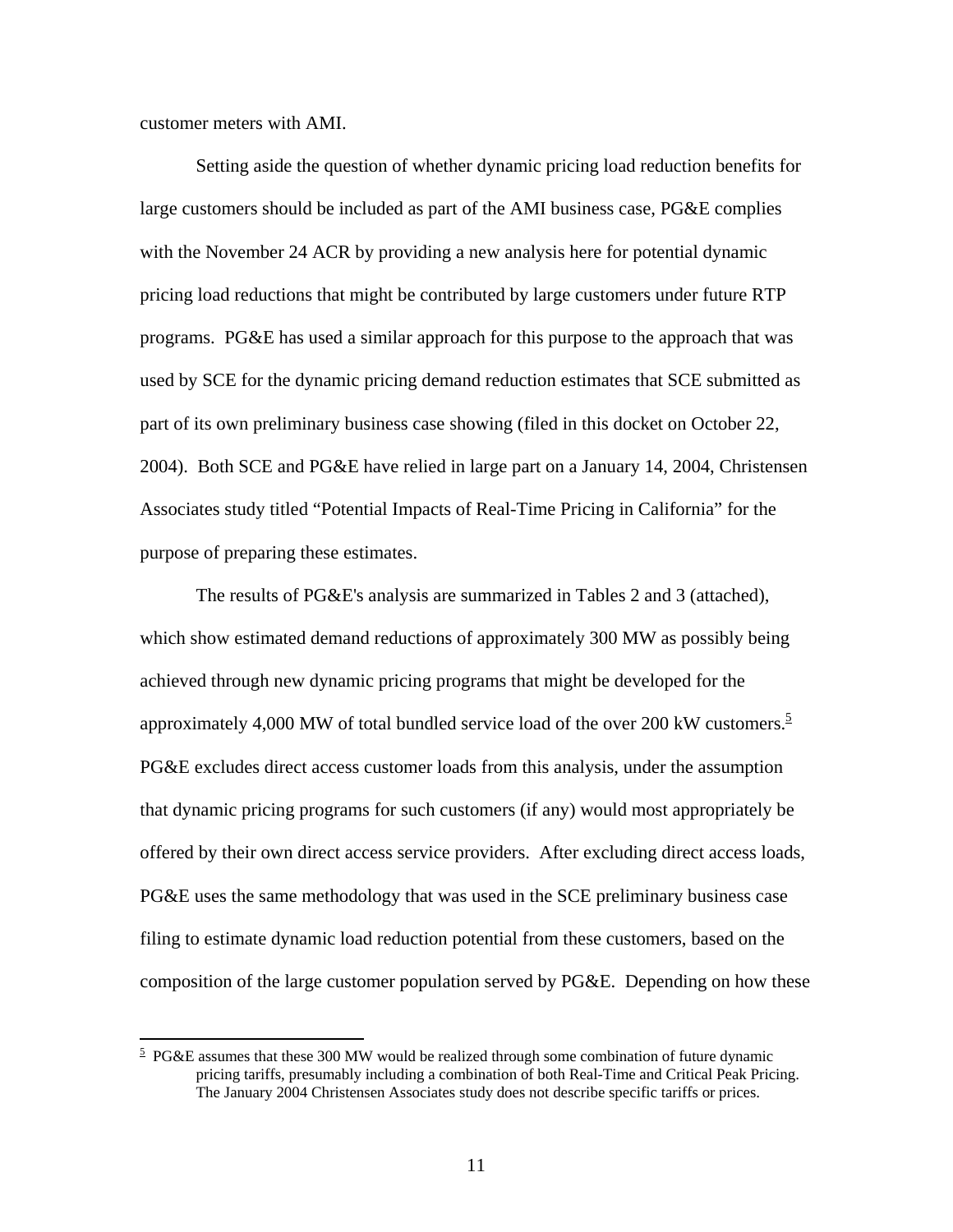rates interact with existing programs, this may or may not be incremental demand reduction to existing demand response from these customers. $6$ 

If future dynamic pricing programs for the large customer population produced 300 MW of new load reductions, this would represent capacity savings of approximately \$25 million per year at the \$85/kW-year avoided capacity cost level specified in the July 21 ACR.

> 3. Possible Additional Benefits of AMI For Customers Over 200 kW Involve Data Collection And Communications (Backhaul) Savings

PG&E is continuing to review any potential operational savings in the areas of metering and data acquisition that might be applicable to this group resulting from an AMI deployment. Specifically, data acquisition (back-haul) utilizing a PG&E-owned and operated network infrastructure, such as a fixed radio network or power line carrier, may offer reduced costs compared to the private radio and public telephone networks in use today. Likewise, there may be potential for savings in the area of interval meters and associated hardware, and/or back-office system processing, in either a partial or full AMI deployment. PG&E is currently reviewing the bids submitted by vendors in response to PG&E's September 27, 2004 RFP. At this point, it is too early in the review process to cite any potential for or definitive estimate of incremental savings for large customers. PG&E will address this issue further in future filings.

<u>.</u>

<span id="page-12-0"></span> $6$  However, Table 2 shows that only approximately 6 percent of PG&E's current bundled service load in the large customer category is supplied to non-firm rate customers, so by far the largest part of the 300 MW load reduction estimate developed in Table 3 would be attributable to current firm service customers.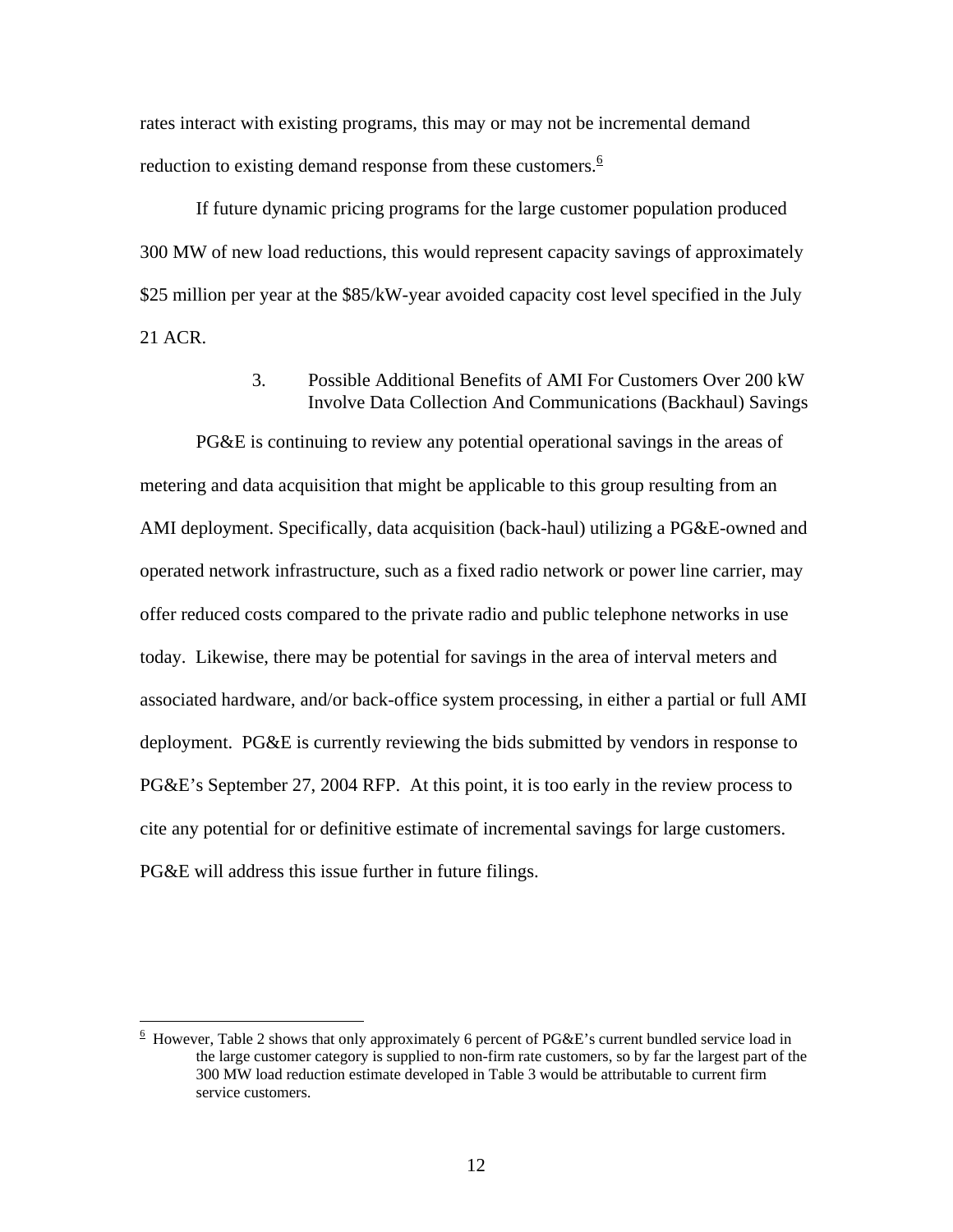## **III. METER NETWORK FUNCTIONALITY ANALYSIS AND TRADEOFF DISCUSSION**

#### **A. Current Status of PG&E's AMI Technology Choice**

The November 24 ACR stated that some utilities did not "include a description of

the functionality of meter and network systems they analyzed and discuss the tradeoffs

they made to reach their decision on meter and network functionality."

On October 15, PG&E explained its approach to technology choice for purposes

of preliminary analysis:

There are several AMI technologies capable of meeting the requirements outlined in the July 21 ACR. In selecting a combination of technologies for its preliminary analysis, PG&E considered costs and whether the technology has been deployed successfully on a commercial scale. Specific detailed costs that may be required for other types of technology or system interfaces are therefore not estimated. PG&E stresses that these working assumptions do not imply that the technologies assumed in this preliminary business case will ultimately be chosen. They were used in the business case only because specific technologies must be assumed for the sole purpose of developing a preliminary cost estimate. The assumptions used in this filing should not prejudge what technology PG&E may ultimately recommend after reviewing the results of its RFP. PG&E's technology choice assumptions are shown in Appendix B.

PG&E has still not made any decisions about what AMI technology, or combination of technologies it will use. Numerous factors will play into the decision. At a minimum PG&E's AMI technology will be capable of the Commission's functionality requirements referenced in the July 21 ACR. In addition, numerous other factors will determine the ultimate choice. As was stated in the RFP: "PG&E will evaluate the merits of each Supplier's proposal with regard to price, functionality, performance,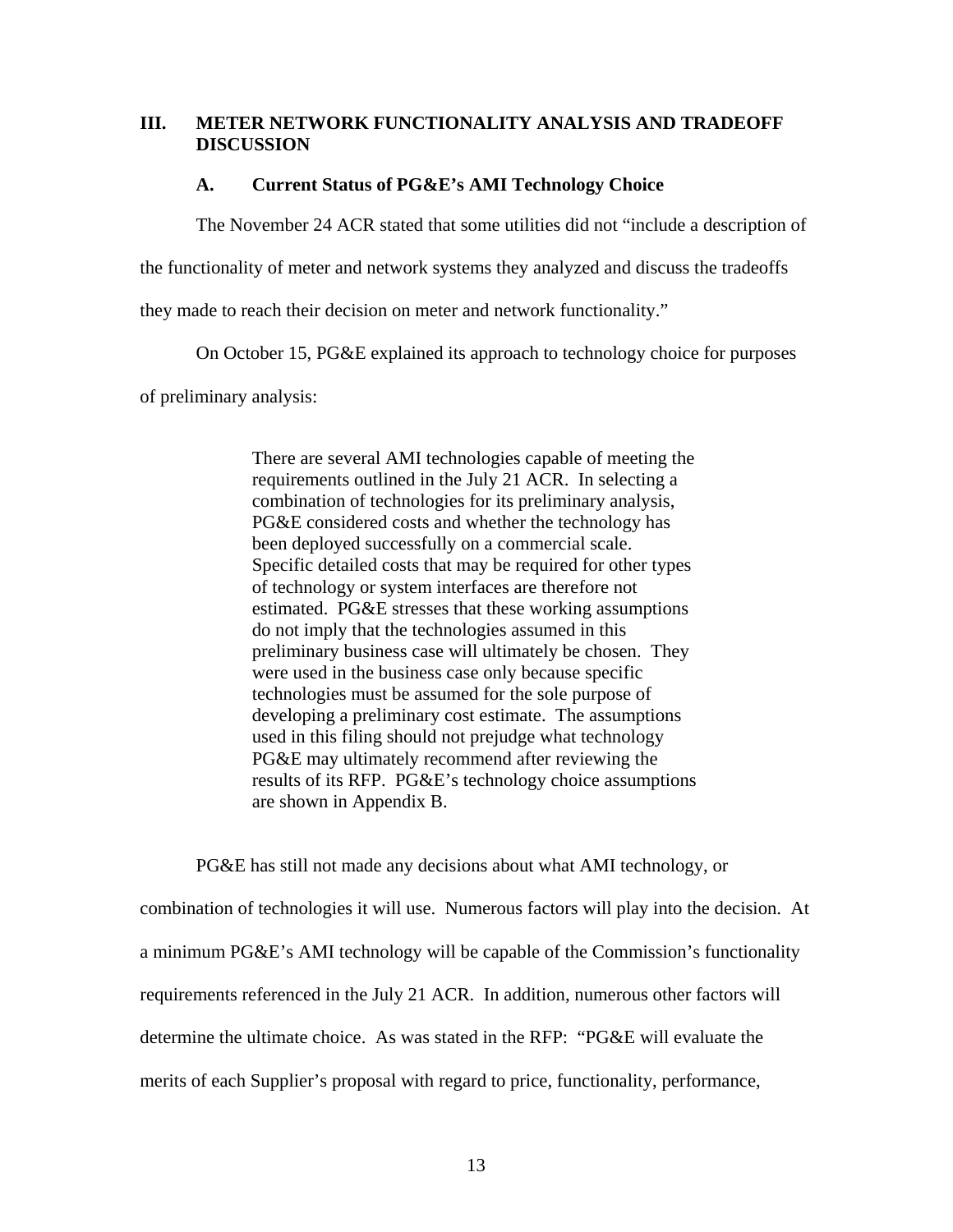vendor maturity, business terms, product maturity, schedule and overall risk."

Now is an especially critical time in PG&E's process of selecting vendors and negotiation of contracts. Accordingly, to ensure that PG&E has the opportunity to negotiate aggressively, it would be inappropriate for PG&E to reveal any further detail about its bid selection process. However, in the spirit of complying with the Commission's request for a discussion of AMI technology, PG&E provides the following generic discussion.

#### **B. General Description Of Available AMI Technologies**

#### 1. Overall Structure of an AMI System

An AMI deployment includes four main functional elements. Each functional element is a system or a set of services connected to a system. These elements are described briefly below. PG&E divided its September 27 RFP along these functions and sought separate bids on each functional area. $^2$ 

**AMI System**: All of the meter equipment, software, communications networks and connectivity, implementation support, training, documentation and other services required to supply a fully functioning AMI System. This includes the provision of "installation ready" new and/or refurbished meters and AMI modules, the AMI communication network modules, and the AMI System Controller. The heart of the AMI System is the AMI System Controller that provides three critical functions: the management of all communications between users and end devices such as meters; the management of the communication system itself to ensure its reliable operation; and the processing and storage of raw data.

 $\overline{a}$ 

<span id="page-14-0"></span><sup>&</sup>lt;sup>7</sup> Further, PG&E is also seeking a load control solution as an additional element of its RFP.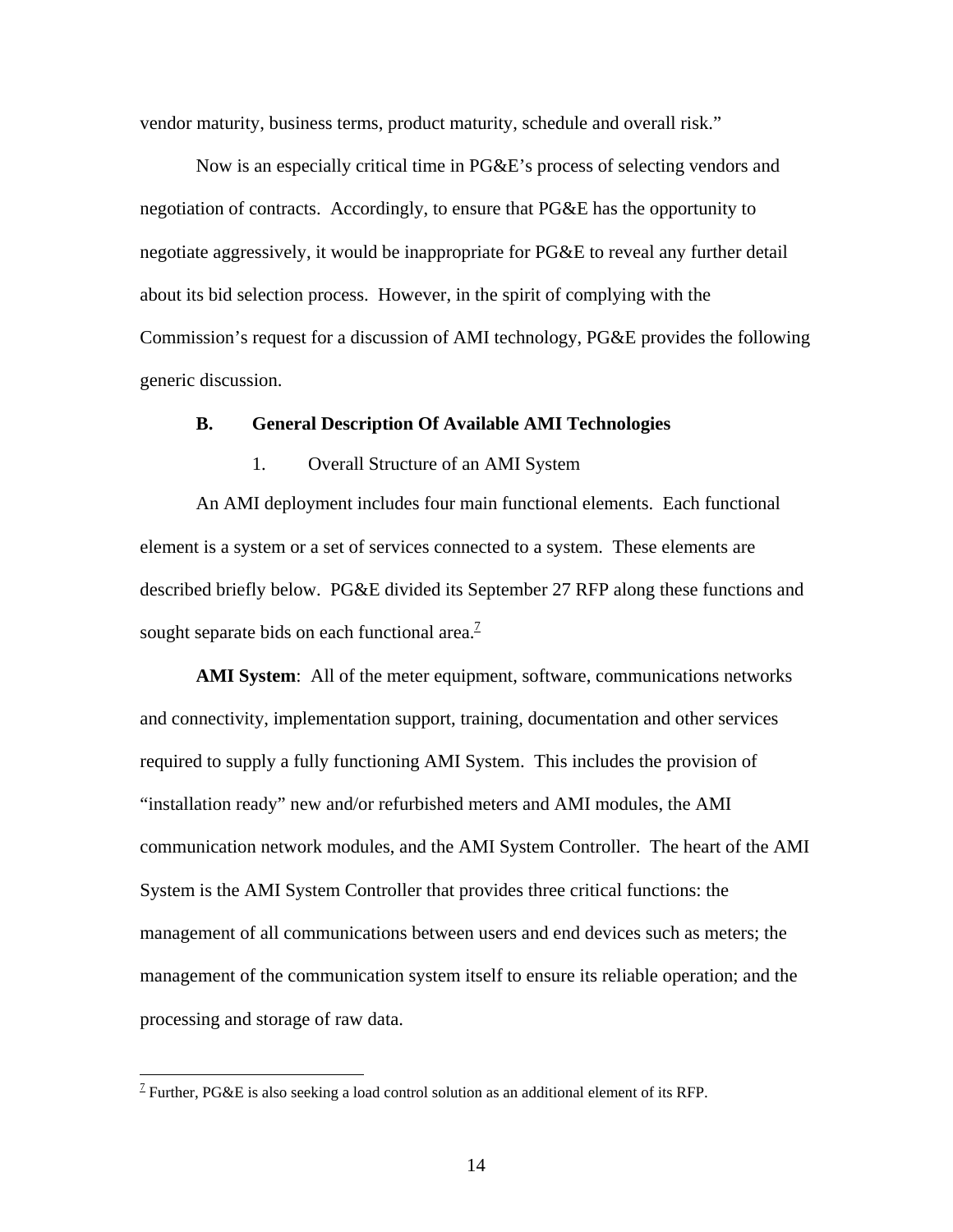**AMI Interface System**: All of the equipment, software, communications connectivity, implementation support, training, documentation and other services required to supply a fully functioning AMI Interface System. The AMI Interface System takes the raw data from the AMI System Controller and prepares it for use by other utility systems such as billing and outage management.

The AMI Interface System is the software that will perform the data "framing" function to translate the interval meter readings into billing determinants. No other utility has implemented dynamic pricing for billing purposes on the scale and volume contemplated by the Commission (i.e., default dynamic rates for all customers). As a result significant advance development work and testing will be necessary to validate scalability and operational capability of these systems.

**Installation Services**: All of the equipment, software, labor, management and other services and resources required to (i) install new and refurbished electric meters, (ii) retrofit gas meter modules and install new gas meters, and (iii) install local network equipment (repeaters, concentrators, etc.).

**Project Management and Systems Integration**: The provision of overall project management and systems integration services and support to achieve the successful deployment of PG&E's selected AMI solution, including managing the implementation of all of the products and services covered by the other functional areas. This may include the provision of IT integration and project management support to integrate AMI functionality with PG&E's existing billing, outage management, SAP and related systems.

2. Types of AMI Systems and Networks Below, PG&E further expands on the technology and certain functional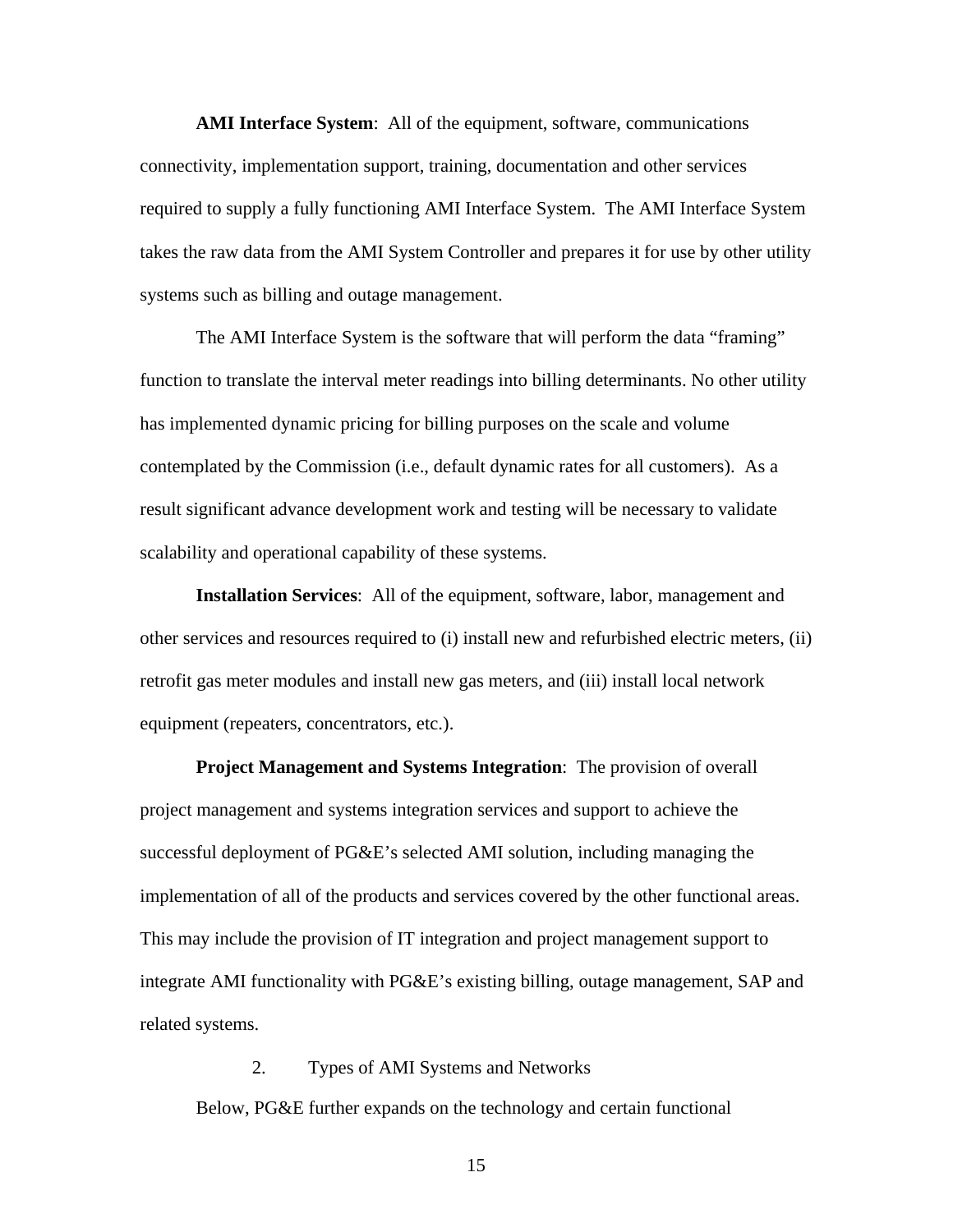capabilities of these systems.

a. Meter Modules

Most AMI meters or meter modules included in customer meters have similar capabilities, but there are differences. For example:

- Battery lives and replacement costs for modules may be different across vendors, resulting in a significant impact on life cycle costs.
- Some modules store hourly data and transmit that data once or several times per day. Other modules transmit at least hourly, but store no historical data at all.
- Some modules track time, while others simply transmit the consumption data and count on the network receiving the data to keep track of the time.

Careful business case analysis can reduce the differences in features to differences in costs and performance.

b. Communications Architecture

The four major AMI system communication architectures include:

**Mobile Systems:** Mobile systems rely on a van driven throughout the service area. The van uses a short-range radio to collect data from meter modules.

**Hierarchical Wireless Networks:** In hierarchical networks, meters communicate with repeaters that in turn communicate with concentrators that then use public wireless networks or telephone lines (Wide Area Network, or WAN) to pass messages to/from the central information hub. These networks can have from 2 to 10 or more communication layers.

**Star Networks:** Meters in star networks report directly to an access point where public wireless or public telephone access (WAN) exists to communicate back to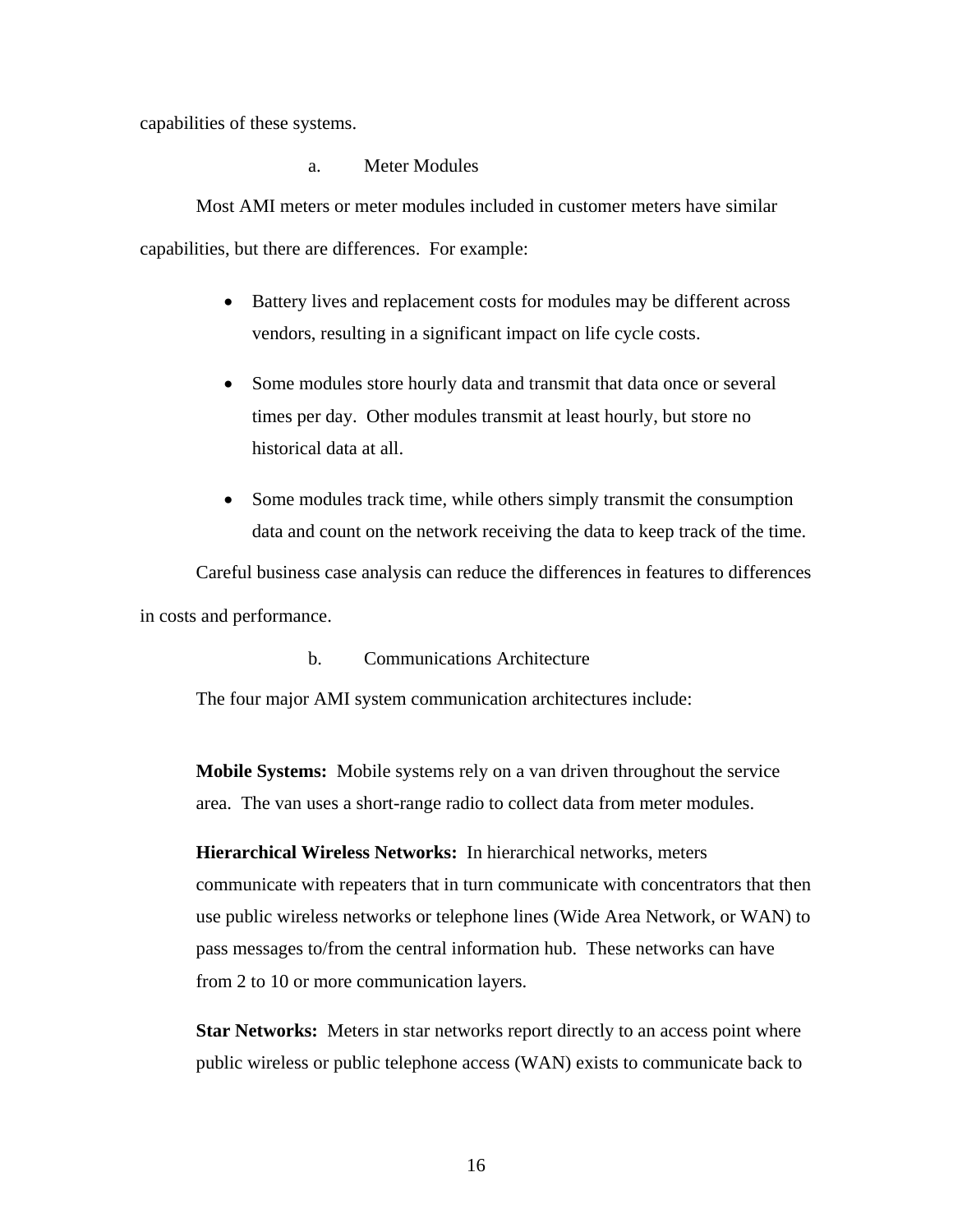the central information hub. Star networks can use radio or power line carrier communications.

**Mesh Networks:** In mesh networks, electric meters or load control devices communicate with each other in a self-organization process to establish a path to a concentrator that has a WAN link to the central information hub. Gas meters as well as water meters may communicate via the electric meters in order to communicate with the AMI System Controller.

#### c. One-Way vs. Two-Way Communications

Communications between the meters and load control devices and the central information hub can be "one-way" or "two-way." Information flows only from the meters to the central information hub in AMI systems with a one-way "multipoint-topoint" architecture, while information flows only from the central information hub to the meter premises in load control systems with one-way "point-to-multipoint" architecture. Two-way systems support the flow of information both ways between the center information hub and the customer premises. Two one-way systems (point-to-multipoint plus multipoint-to-point) are not necessarily equivalent to a single two-way system because of gaps in functionality, geographic coverage and other factors. Further the cost of two one-way systems may be lesser or greater than the cost of a single two-way system. The desirability of a one way or a two-way system will depend on a variety of factors.

One-way and two-way AMI systems each perform the task of collecting regular monthly meter readings from customers. In one-way systems, the meters broadcast readings on a frequent basis, and the central information hub simply listens carefully to capture the needed information. In two-way systems, the central information hub queries each meter when information is required, and captures the information when the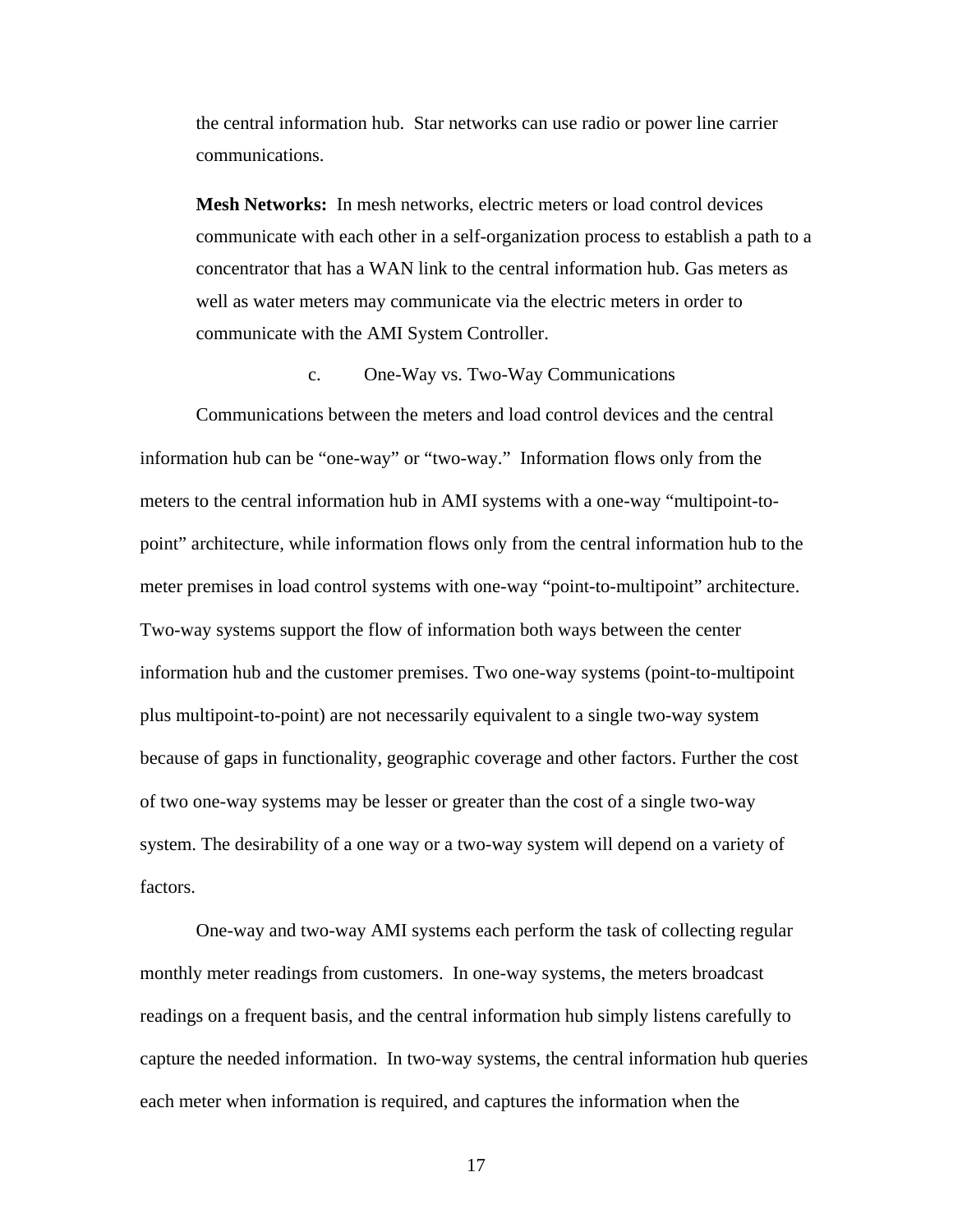individual meters respond.

3. Basic Functionality Provided By All Technologies

All technologies being considered by PG&E support a wide variety of potential rate structures and customer service options. All can provide the following:

- Remote meter reading;
- Price responsive tariffs;
- Collection and distribution of interval usage data to improve customer understanding of usage and energy costs; and
- Interfacing to a load control system.
	- 4. Advanced Features

Some of the AMI systems under consideration can provide various additional advanced features including:

- Load research data;
- Power outage event information;
- Load control device operational data;
- Feeder voltage monitoring data.

\* \* \*

Perhaps the biggest difference among the various systems is not related specifically to the technical design and features of the solution, but to vendor stability and expertise and product maturity, i.e., the likelihood that the vendor will be able to deliver a system or service that meets the contract terms. PG&E's strategy for minimizing risk will be to choose vendors who have a successful track record in providing AMI solutions to utilities. Further, PG&E plans to employ an aggressive acceptance test program to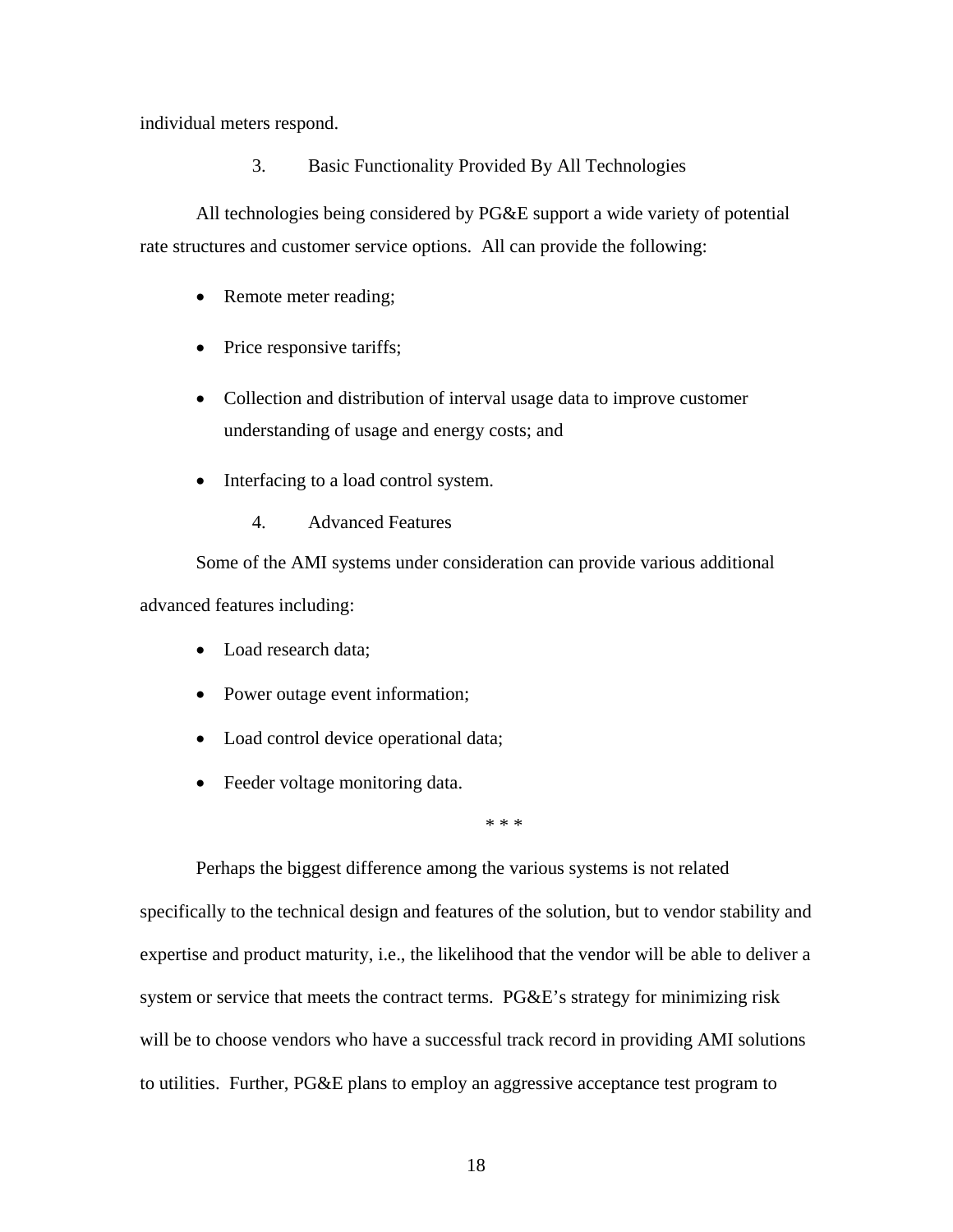minimize performance risk.

# **CONCLUSION**

PG&E respectfully submits that the preceding discussion supplements PG&E's

October 15, 2004 preliminary AMI business case filing in accordance with the November

24, 2004 ACR. These and other issues will also be addressed further in future filings.

Respectfully Submitted,

LINDA L. AGERTER PETER OUBORG

By:

PETER OUBORG

Pacific Gas and Electric Company P.O. Box 7442 San Francisco, CA 94120 Telephone: (415) 973-2286 Facsimile: (415) 973-5520 E-Mail: pxo2@pge.com

Attorneys for PACIFIC GAS AND ELECTRIC COMPANY

Dated: January 12, 2005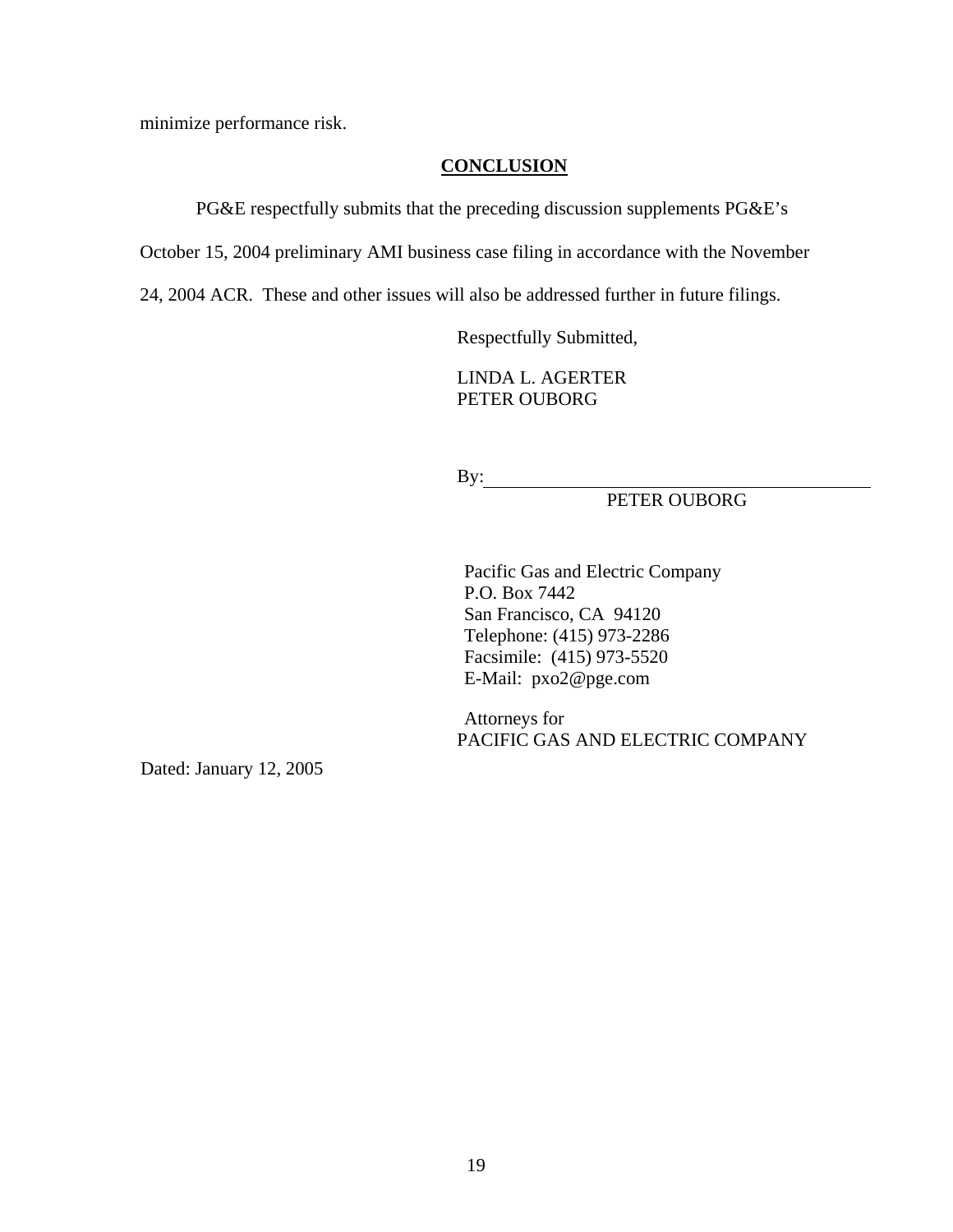# **TABLE OF CONTENTS**

# **Page**

| $\mathbf{I}$ . | ANALYSIS OF OUTSOURCING FUNDING AND               |                                                       |                                                                                                                                                                                                                                                                                    |  |
|----------------|---------------------------------------------------|-------------------------------------------------------|------------------------------------------------------------------------------------------------------------------------------------------------------------------------------------------------------------------------------------------------------------------------------------|--|
|                | A.                                                |                                                       |                                                                                                                                                                                                                                                                                    |  |
|                | <b>B.</b>                                         |                                                       | Responses To PG&E's RFP Signal The Unattractiveness Of                                                                                                                                                                                                                             |  |
|                | $\mathcal{C}$ .                                   |                                                       | PG&E's Preliminary Analysis Shows That Lease Financing Would                                                                                                                                                                                                                       |  |
| II.            | COSTS AND BENEFITS OF AMI FOR CUSTOMERS WITH      |                                                       |                                                                                                                                                                                                                                                                                    |  |
|                | A <sub>1</sub>                                    |                                                       | July 21 ACR Requirements For Customers Over 200 kW  8                                                                                                                                                                                                                              |  |
|                | <b>B.</b>                                         | Supplemental Analysis Of Costs and Savings Of AMI for |                                                                                                                                                                                                                                                                                    |  |
|                |                                                   | 1.                                                    |                                                                                                                                                                                                                                                                                    |  |
|                |                                                   | 2.                                                    | RTP Benefits (Or Any Dynamic Rate Benefits) Are Not<br>AMI Benefits For Most Customers Over 200 kW Since<br>They Are Largely Attainable Under Existing Metering;<br>Nonetheless, PG&E Submits An Estimate Here For Such<br>Benefits In Order To Comply With The November 24 ACR 10 |  |
|                |                                                   | 3.                                                    | Possible Additional Benefits of AMI For Customers Over<br>200 kW Involve Data Collection And Communications                                                                                                                                                                        |  |
| III.           | METER NETWORK FUNCTIONALITY ANALYSIS AND TRADEOFF |                                                       |                                                                                                                                                                                                                                                                                    |  |
|                | $A_{\cdot}$                                       |                                                       |                                                                                                                                                                                                                                                                                    |  |
|                | <b>B.</b>                                         | General Description Of Available AMI Technologies  14 |                                                                                                                                                                                                                                                                                    |  |
|                |                                                   | 1.                                                    |                                                                                                                                                                                                                                                                                    |  |
|                |                                                   | 2.                                                    |                                                                                                                                                                                                                                                                                    |  |
|                |                                                   |                                                       | a.                                                                                                                                                                                                                                                                                 |  |
|                |                                                   |                                                       | $\mathbf b$ .                                                                                                                                                                                                                                                                      |  |
|                |                                                   |                                                       | One-Way vs. Two-Way Communications 17<br>$C_{\bullet}$                                                                                                                                                                                                                             |  |
|                |                                                   | 3.                                                    | Basic Functionality Provided By All Technologies 18                                                                                                                                                                                                                                |  |
|                |                                                   | 4.                                                    |                                                                                                                                                                                                                                                                                    |  |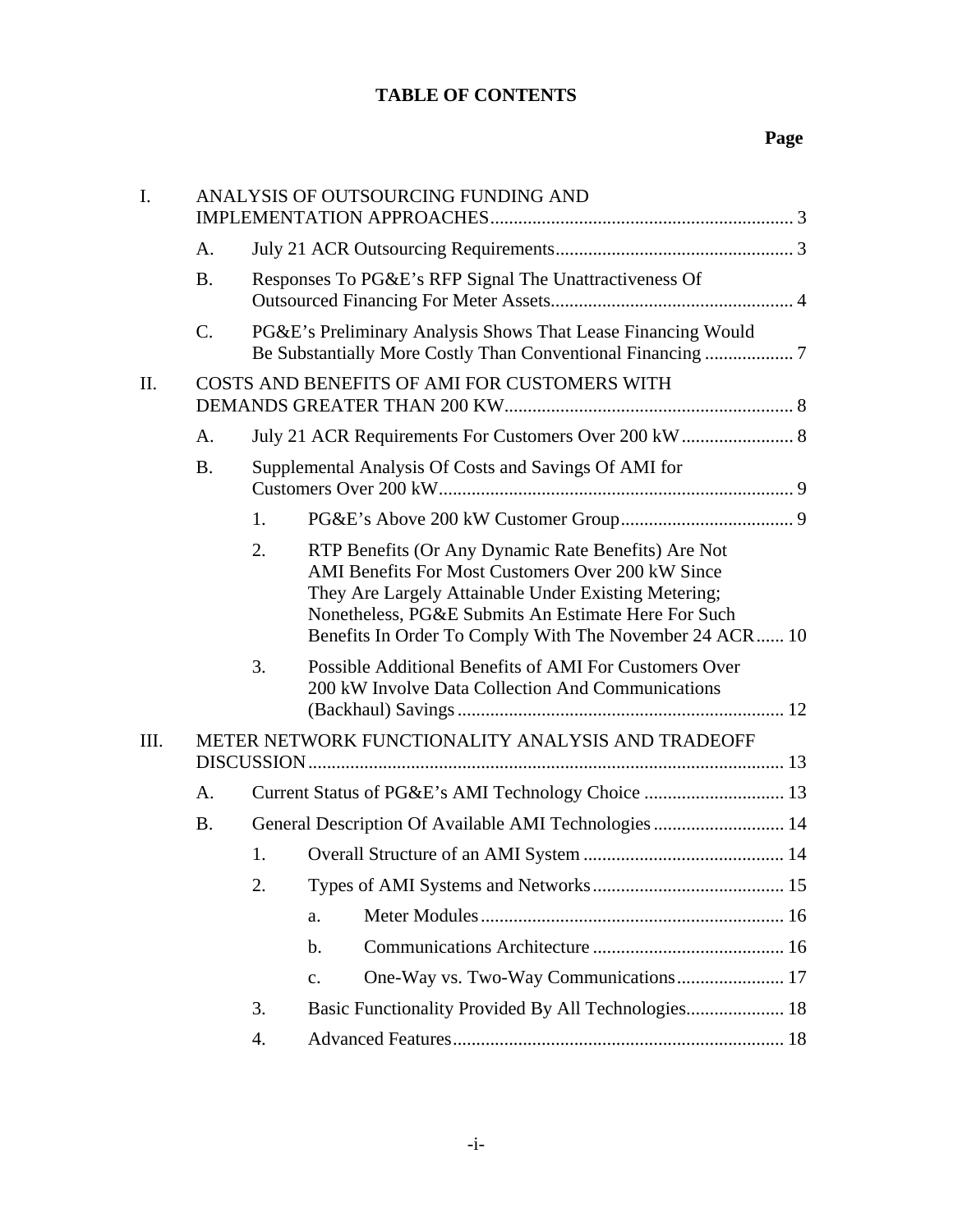# CERTIFICATE OF SERVICE BY MAIL

 I, the undersigned, state that I am a citizen of the United States and am employed in the City and County of San Francisco; that I am over the age of eighteen (18) years and not a party to the within cause; and that my business address is Pacific Gas and Electric Company, B8R, PO Box 770000, San Francisco, CA 94177.

I am readily familiar with the electronic service protocols set forth in Appendix A attached to

the Order Instituting Rulemaking issued June 6, 2002 in Docket R.02-06-001.

On January 12, 2005, I served a true copy of:

# SUPPLEMENTAL PRELIMINARY BUSINESS CASE FILING OF PACIFIC GAS AND ELECTRIC COMPANY

by electronic transmission to all parties on the official service list r.02-06-001 who provided e-mail addresses.

I certify and declare under penalty of perjury under the laws of the State of California that the

foregoing is true and correct and that this declaration was executed on January 12, 2005, at San

Francisco, California.

KAREN THERESA ABALOS